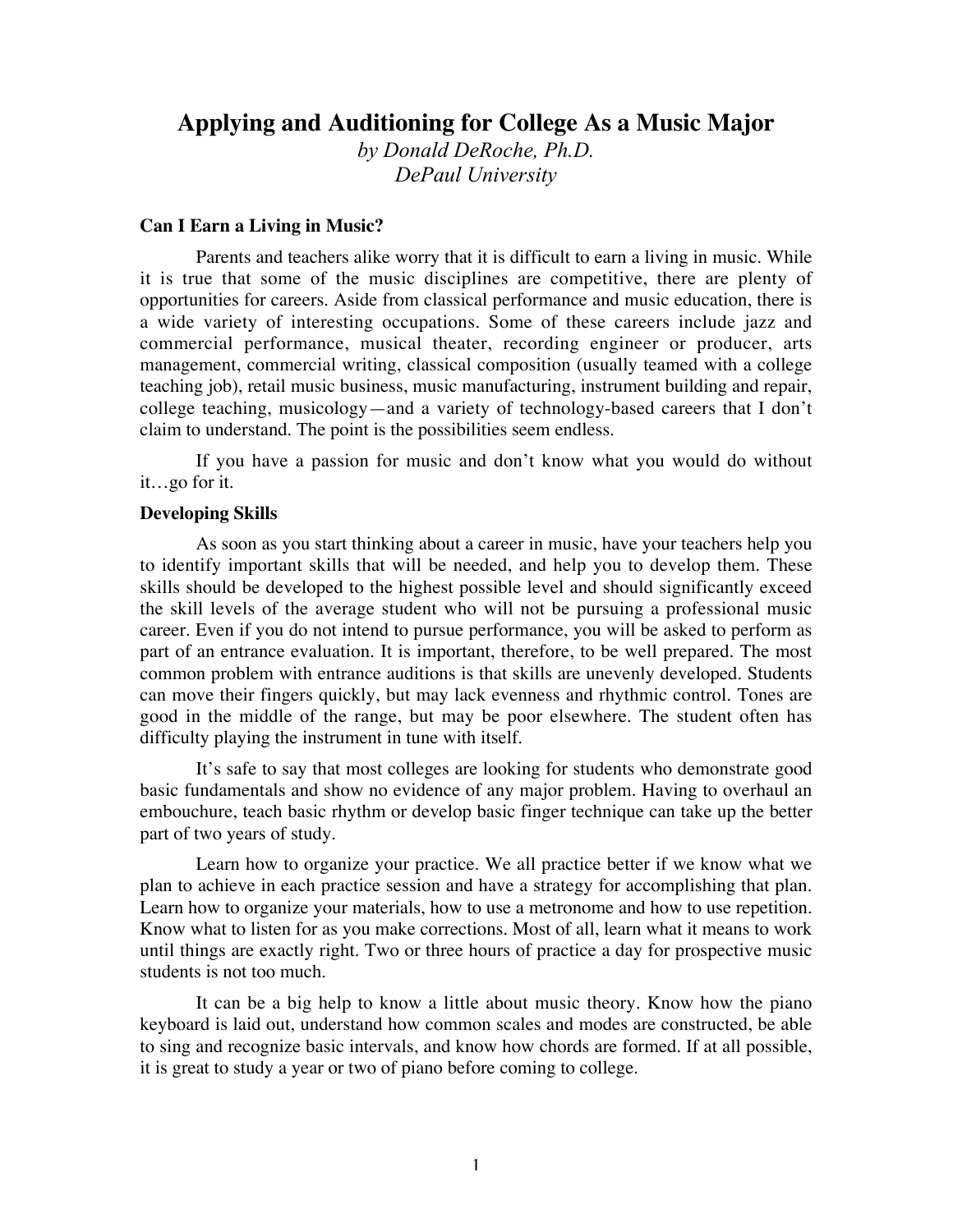All students, but especially students who will study jazz, should have some sense of improvisation and some experience trying it. People planning to pursue music education not only should be excellent performers, but also need experience in jazz, musical theater and athletic bands. Music education majors must be excellent musicians. It's a foolish concept that if you aren't good enough to play, you teach.

Work with a good professional private teacher. A private teacher who really knows the instrument, has a solid pedagogy and understands the repertoire can be an enormous help. Such a person may also know who the recognized college teachers are and may be able to help you make important contacts.

Students wishing to major in recording or technology should have excellent skills in math, science and computers—and they must have good ears. No one listens quite the same way as a good recording engineer, editor or producer. They seem to hear balance, intonation, clarity, background sounds, inflection and color in unique ways. Learn to listen carefully.

One thing you should not do is buy a new instrument without consulting the teacher you will be working with in college. Most studio teachers have strong preferences as to quality of the instrument and accessories like mouthpieces, saxophone necks, flute head joints and so on. Wait until arriving on campus and conferring with the new teacher before investing in a new instrument.

#### **What Activities Can Help?**

Give a senior recital. Playing in front of people is a great experience. Create printed programs, write program notes and hire an accompanist. Learn how to bow, how to enter and leave the stage, how to acknowledge the accompanist and how to generally conform to performance etiquette. This recital can include pieces that will be used for college entrance auditions or for seating auditions in the fall.

Find ways to play chamber music and to perform with area youth orchestras, bands or jazz bands. Prospective music educators might conduct basketball band, conduct clarinet choir or brass ensemble, write marching charts or make arrangements for band. Music education students would be well served by having experience working in the music library, helping with uniform distribution, copying parts using notation programs, or helping with tour arrangements and fund-raising projects.

If you are interested in composition, ask your director if you could write a piece for the band, orchestra or chamber groups—and ask if it can be performed. People interested in sound engineering can help with recording concerts and should learn about video recording. Perhaps some experience with the theater department sound crew would be in order.

#### **Entrance Audition Tips**

When taking an entrance audition, you must know what is expected in the specific audition for the school to which you are applying. What solos, études, scales or excerpts are required? Play the audition for teachers and friends many times before going to the college audition.